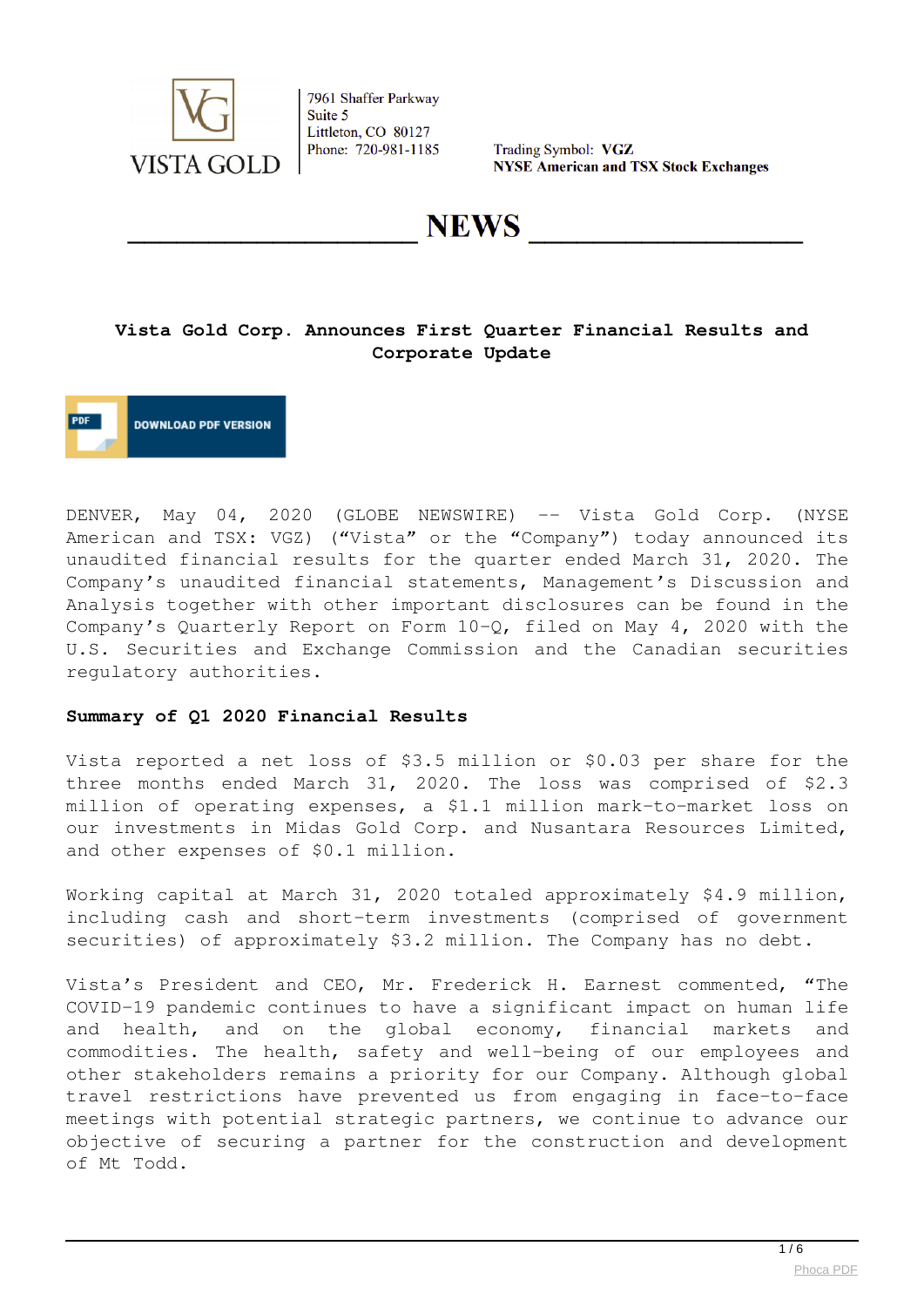

Trading Symbol: VGZ **NYSE American and TSX Stock Exchanges** 

# **NEWS**

# **Vista Gold Corp. Announces First Quarter Financial Results and Corporate Update**

Current market conditions highlight the leverage to gold price that favors the Mt Todd gold project. At a current gold price of approximately \$1,700 per ounce and a foreign exchange rate of  $$US0.65=$ A\$1.00, the project economics demonstrate an after-tax NPV $_{58}$  of more than US\$1.6 billion and an IRR of 40%. The recently released benchmarking study further supports the capital and operating costs behind these compelling economic estimates. We are also pleased that notice to exercise the option has been provided by the holder of the Awak Mas project to cancel half of the net smelter return royalty held by Vista, and we expect to receive the required \$2.4 million payment within days. This payment will provide an important source of working capital for the next twelve months."

#### **COVID-19 Pandemic Update**

Vista is responding to the COVID-19 pandemic to ensure the health and safety of its employees and other stakeholders. Corporate activities continue with personnel working remotely. Corporate travel and participation in conferences has been replaced by an increased use of video conferencing technology. In Australia, Mt Todd is classified as a critical business and is operating under a COVID-19 Management and Mitigation Plan. To date, our workforce remains healthy and free of symptoms of the virus.

#### **Awak Mas Project, Indonesia**

Vista holds an NSR royalty on the Awak Mas project in Indonesia. During 2019, Vista and PT Masmindo Dwi Area ("PT Masmindo") amended the original royalty agreement to allow PT Masmindo to make a \$2.4 million payment to Vista by April 30, 2020 to cancel a 1% NSR on the first 1,250,000 ounces produced at Awak Mas and a 1.25% NSR on the next 1,250,000 ounces produced. The due date for this payment was subsequently amended to May 8, 2020. On April 29, 2020, PT Masmindo provided notice to Vista to exercise the option to cancel the related 1% NSR and 1.25% NSR upon making a payment of \$2.4 million, which the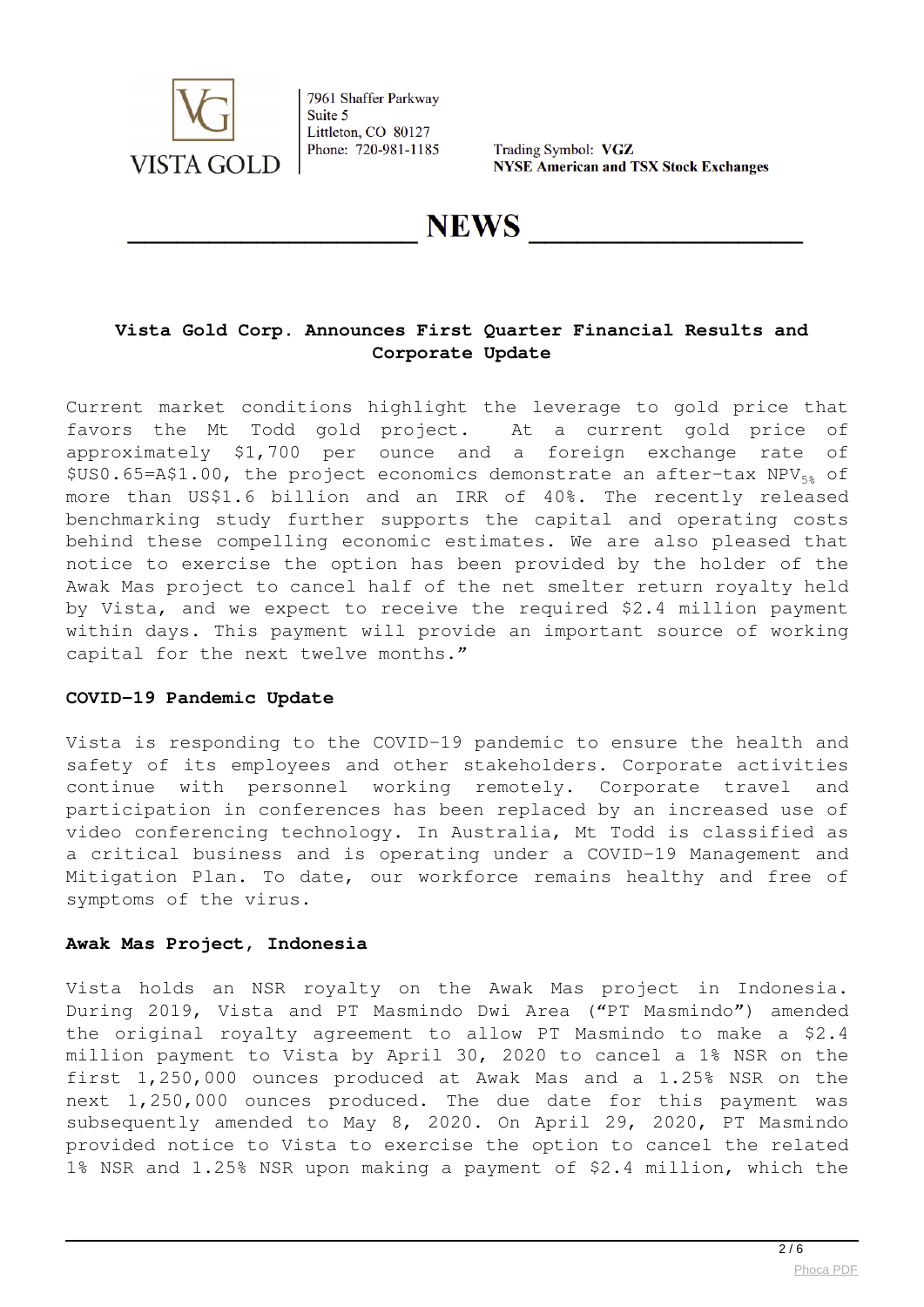

Trading Symbol: VGZ **NYSE American and TSX Stock Exchanges** 

# **NEWS**

# **Vista Gold Corp. Announces First Quarter Financial Results and Corporate Update**

Company expects to receive by May 8, 2020. Upon receipt of the \$2.4 million payment, PT Masmindo will then have the right to cancel the remaining 1% NSR and 1.25% NSR for an additional payment of \$2.5 million by April 30, 2021. If PT Masmindo does not make the \$2.4 million payment by May 8, 2020, Vista will retain the full royalty interests and can pursue alternative monetization strategies.

#### **Independent Benchmarking Study**

In March 2020, Vista announced the positive results of an independent benchmarking study [\("Study"\)](https://www.globenewswire.com/Tracker?data=sit586Hs86-RxbFBgh66xtm4jK2k-bacRJoLIGvQe_WjYno4c4glIkaFB_tVP1rXHremaN_gotR4zH3Ri7rME--t0_S5BoXOAkTrDm6Vr1I99JrEVHWlCe9iEg5fz8p6Nz8K2NB98Q7RVdlmJ1d7QYV7KNLBK356TwlotyNyM50NWOVY5PVLKBKex9rgNsdG) of the 2019 updated preliminary feasibility study for the Mt Todd Gold Project (the "Project") in the Northern Territory, Australia (["2019 PFS"\)](https://www.globenewswire.com/Tracker?data=Bq9yKbnM2y5DwAdngziFBYNc3fp3fB8aEszAaQEftnohRH1b6Z0LxeUV2nQnk0gotmCz6Gk053UOkrNllh03yHqSQUAsSD37mlo0z2CJWIJpAnAmledx-JbDWQuuiPBEPnDPIkPoLQ4AgvTm89BPaCI6GM1gpXKNVhmR8i2Uj6ZuAUPnQFBzU7sLQ1ZXpYF-eUekWzp8-M8hyWDmItpxKQ==). Concurrent with completing the 2019 PFS, the Company engaged an independent consultant to review and compare Vista's estimated costs and schedules. The analysis, review and positive results of the Study are an indication of the Company's commitment to ensuring that Project designs, schedules and economic analyses are reasonable and appropriate.

All dollar amounts in this press release are in U.S. dollars.

#### **About Vista Gold Corp.**

The Company is a gold project developer. Our principal asset is our flagship Mt Todd gold project in Northern Territory, Australia. Mt Todd is the largest undeveloped gold project in Australia.

For further information, please contact Pamela Solly, Vice President of Investor Relations, at (720) 981-1185.

#### **Technical Report on Mt Todd**

For further information on the Mt Todd Gold Project, see the Technical Report entitled "NI 43-101 Technical Report Mt Todd Gold Project 50,000 tpd Preliminary Feasibility Study Northern Territory,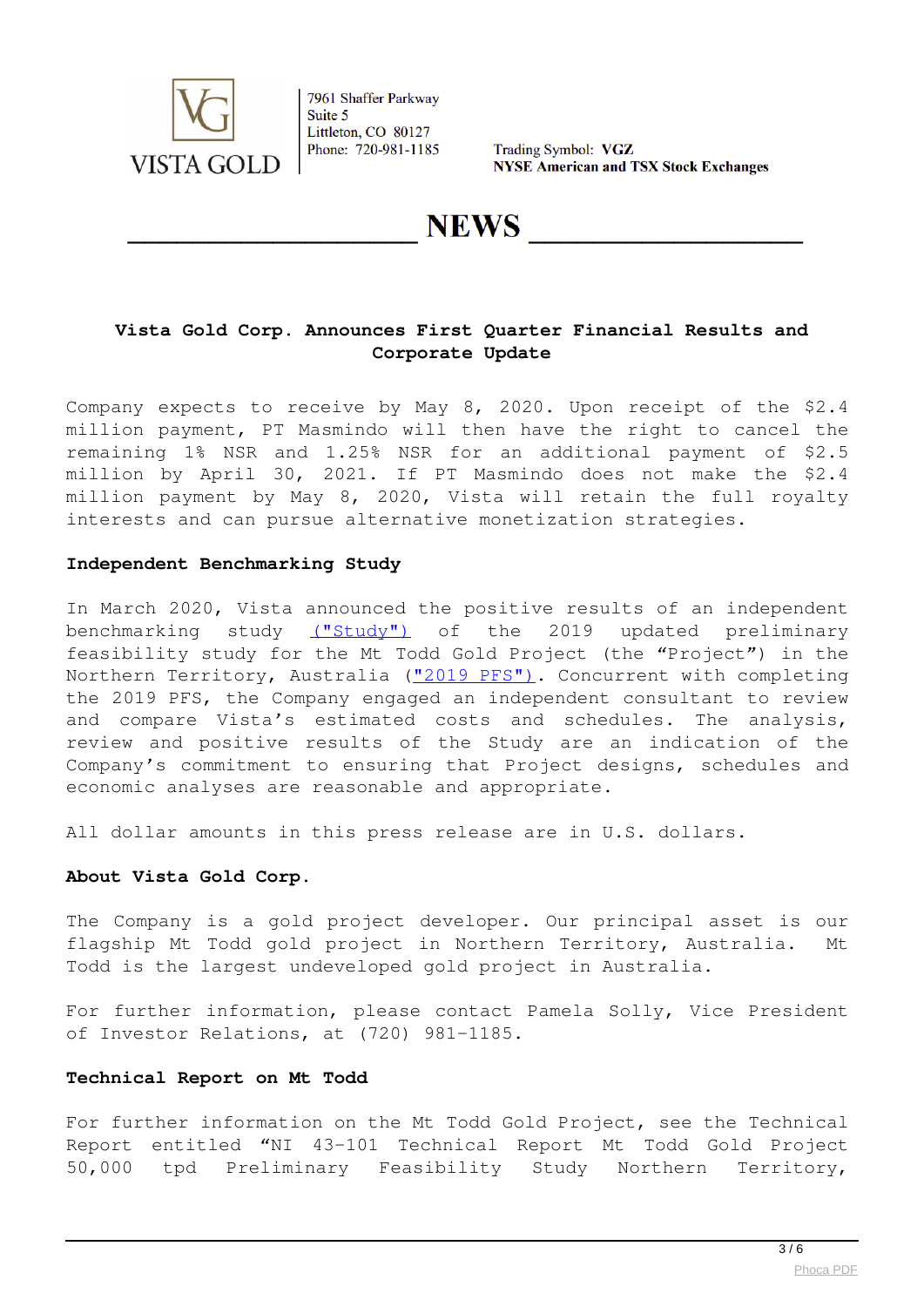

Trading Symbol: VGZ **NYSE American and TSX Stock Exchanges** 

**NEWS** 

# **Vista Gold Corp. Announces First Quarter Financial Results and Corporate Update**

Australia" with an effective date of September 10, 2019 and an issue date of October 7, 2019, which is available on SEDAR as well as on Vista's website under the Technical Reports section. John Rozelle, Vista's Sr. Vice President, a Qualified Person as defined by NI 43-101, has approved the information in this press release.

#### **Forward Looking Statements**

This press release contains forward-looking statements within the meaning of the U.S. Securities Act of 1933, as amended, and U.S. Securities Exchange Act of 1934, as amended, and forward-looking information within the meaning of Canadian securities laws. All statements, other than statements of historical facts, included in this press release that address activities, events or developments that we expect or anticipate will or may occur in the future, including such things as our plans to continue to advance the process of seeking a partner for the construction and development of Mt Todd; the Mt Todd project economics including the NPV5% of approximately US\$1.6 billion and an IRR of 40% indicated above; the Company's plans to focus on monetizing non-dilutive potential sources of funding, including converting royalty interests held by the Company, future option payments under the Los Reyes option agreement and sales of other non-core assets such as our mill equipment; Vista's plans to respond appropriately to the COVID-19 pandemic to ensure the health and safety of its employees; the Company's expected receipt of \$2.4 million by May 8, 2020 related to the exercise of the option to cancel the above noted royalty and any future payments in relation to the Awak Mas project; and our belief that Mt Todd is the largest undeveloped gold project in Australia are forward-looking statements and forward-looking information. The material factors and assumptions used to develop the forward-looking statements and forward-looking information contained in this press release include the following: our assumption that PT Masmindo will make the \$2.4 million cash payment when due; our forecasts and expected cash flows; our projected capital and operating costs; our expectations regarding mining and

 $\overline{4/6}$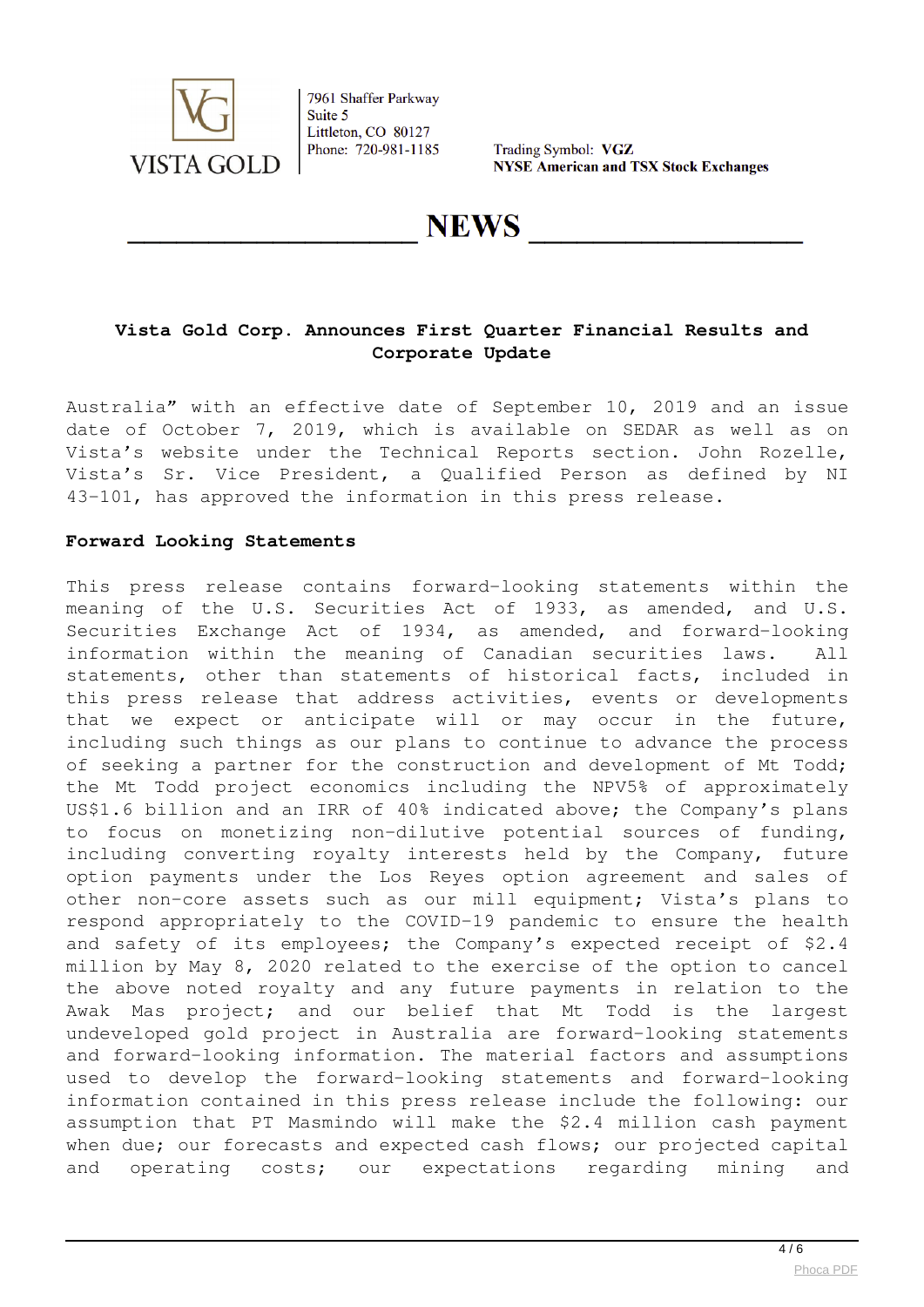

Trading Symbol: VGZ **NYSE American and TSX Stock Exchanges** 

# **NEWS**

# **Vista Gold Corp. Announces First Quarter Financial Results and Corporate Update**

metallurgical recoveries; mine life and production rates; that laws or regulations impacting mine development or mining activities will remain consistent; our approved business plans, our mineral resource and reserve estimates and results of preliminary economic assessments; preliminary feasibility studies and feasibility studies on our projects, if any; our experience with regulators; our experience and knowledge of the Australian mining industry and our expectations of economic conditions and the price of gold. When used in this press release, the words "optimistic," "potential," "indicate," "expect," "intend," "hopes," "believe," "may," "will," "if," "anticipate," and similar expressions are intended to identify forward-looking statements and forward-looking information. These statements involve known and unknown risks, uncertainties and other factors which may cause the actual results, performance or achievements of the Company to be materially different from any future results, performance or achievements expressed or implied by such statements. Such factors include, among others, uncertainty of resource and reserve estimates, uncertainty as to the Company's future operating costs and ability to raise capital; risks relating to cost increases for capital and operating costs; risks of shortages and fluctuating costs of equipment or supplies; risks relating to fluctuations in the price of gold; the inherently hazardous nature of mining-related activities; potential effects on our operations of environmental regulations in the countries in which it operates; risks due to legal proceedings; risks relating to political and economic instability in certain countries in which it operates; uncertainty as to the results of bulk metallurgical test work; and uncertainty as to completion of critical milestones for Mt Todd; as well as those factors discussed under the headings "Note Regarding Forward-Looking Statements" and "Risk Factors" in the Company's latest Annual Report on Form 10-K as filed in February 2019 and other documents filed with the U.S. Securities and Exchange Commission and Canadian securities regulatory authorities. Although we have attempted to identify important factors that could cause actual results to differ materially from those described in forwardlooking statements and forward-looking information, there may be other